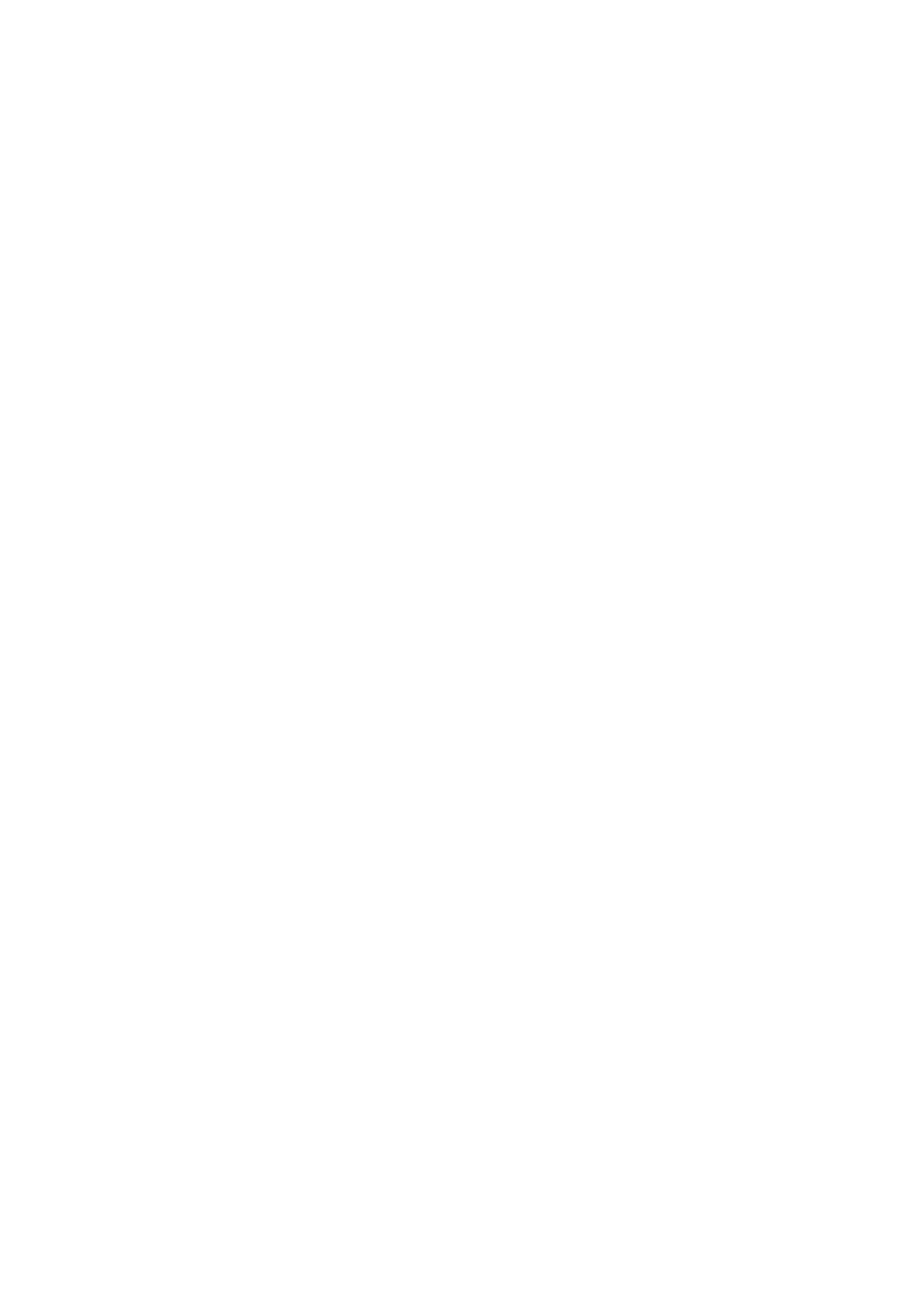# **Taxation, aid and democracy An agenda for research in African countries**

Odd-Helge Fjeldstad and Ole Therkildsen

with Lise Rakner and Joseph Semboja

**WP 2000: 4**



**Chr.Michelsens Institute** *Development Studies and Human Rights*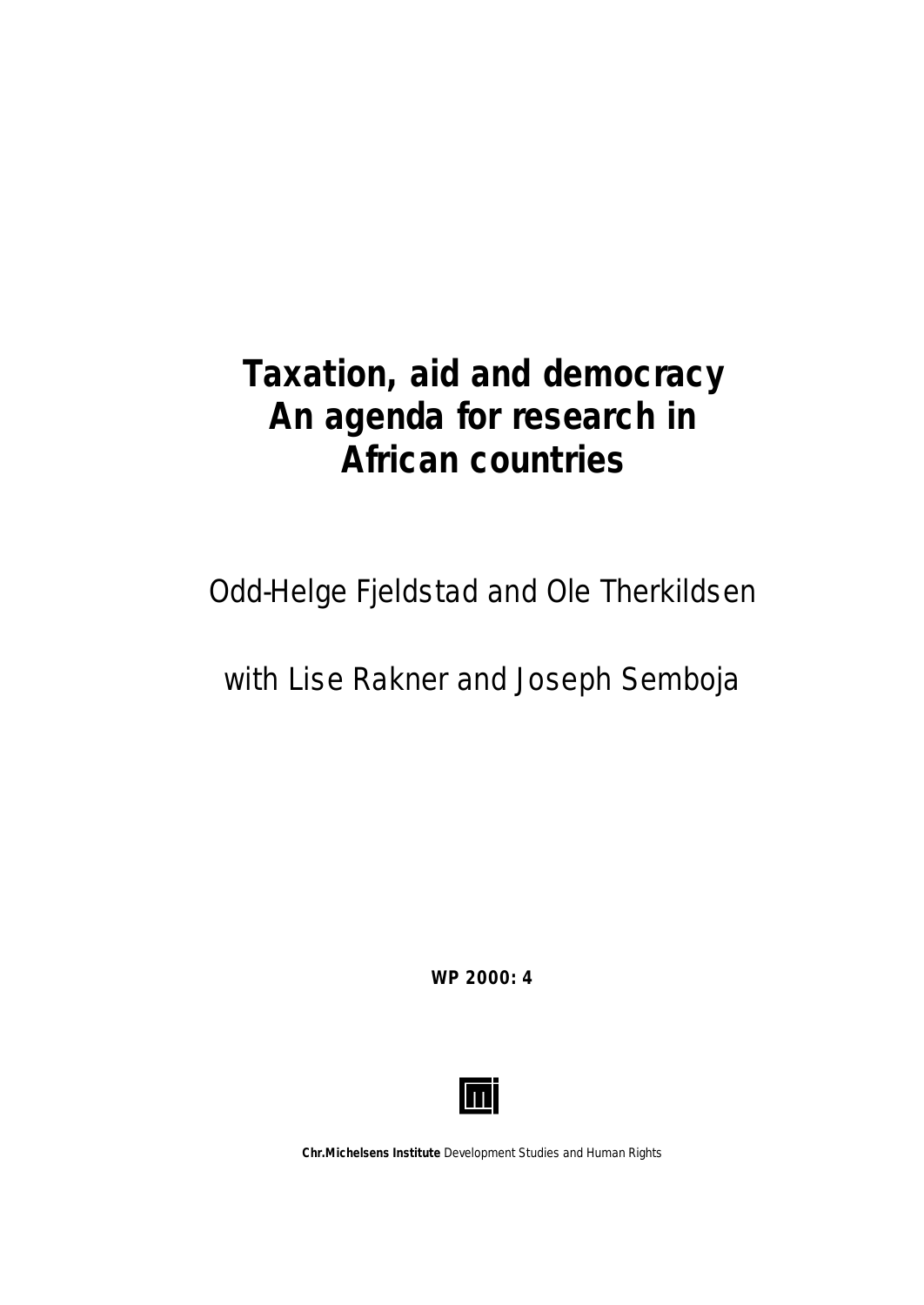# **CMI Working Papers**

This series can be ordered from: Chr. Michelsen Institute P.O. Box 6033 Postterminalen N- 5892 Bergen, Norway Tel: + 47 55 57 40 00 Fax: + 47 55 57 41 66 E-mail: cmi@cmi.no Web: http://www.cmi.no

Price: NOK 50 + postage

ISSN 0804-3639 ISBN 82-90584-55-5

### **Indexing terms**

Taxation Democratisation Development aid Namibia Tanzania Uganda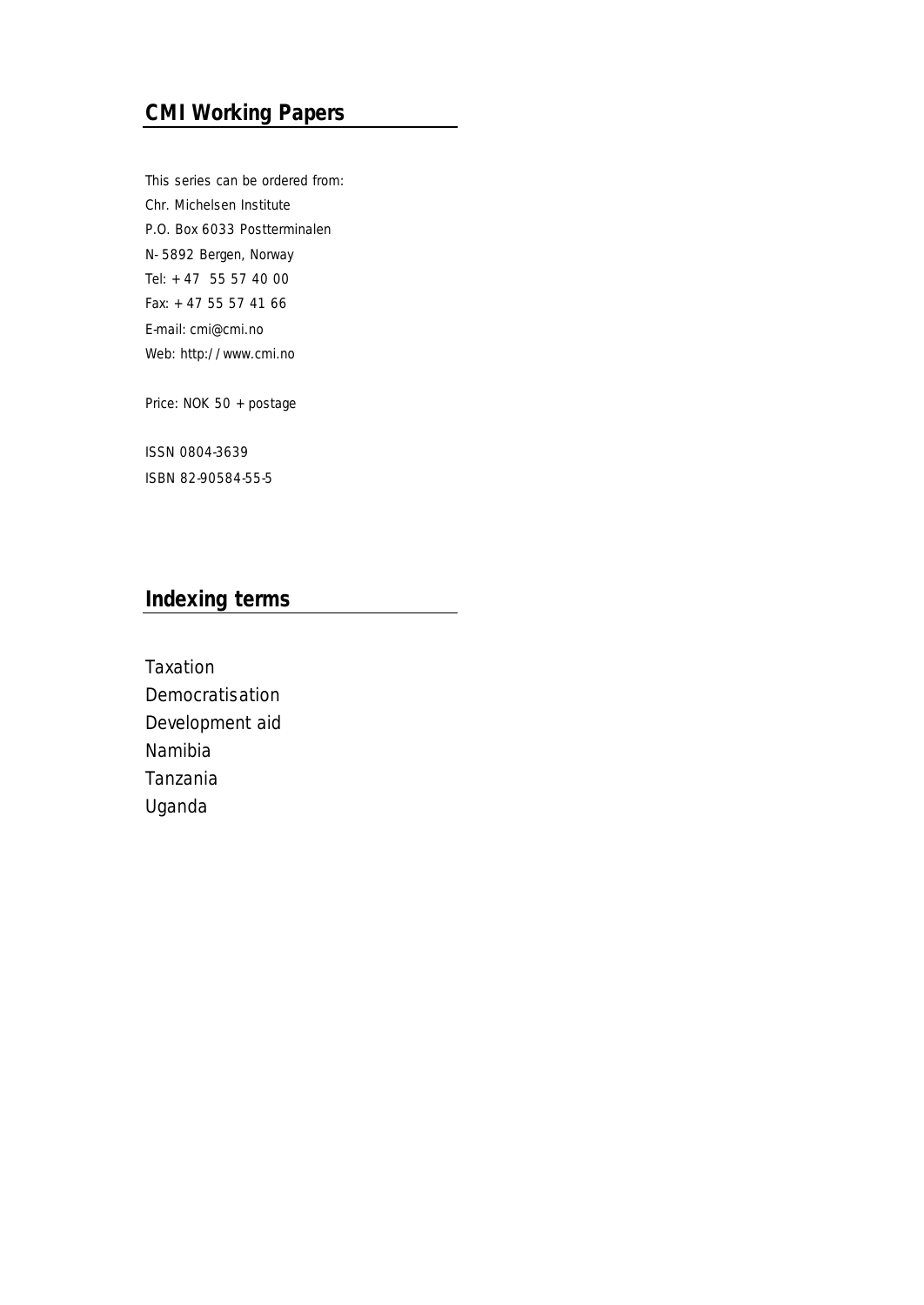## **Taxation, aid and democracy**

### **An agenda for research in African countries**

Odd-Helge Fjeldstad and Ole Therkildsen

with Lise Rakner and Joseph Semboja

**Abstract.** *Taxation, aid and democracy are closely related in poor aid-dependent African countries. The way they tackle the issue of domestic revenue mobilisation significantly influences their potential for economic growth and democratic consolidation. This proposition is based on the reading of historical, political and economic literature, and it forms the general basis for an ongoing research programme. Namibia, Tanzania and Uganda are the case countries. The research aims to contribute to a better understanding of the evolution of tax systems in African countries. Furthermore, it aims to explore the constraints and options available for policy making on revenue mobilisation and democratisation. This paper presents the general outline of the research programme, and the major areas of research to be dealt with.*

#### *1 Motivation and research objectives*

l

This research programme is motivated by the trilemma facing most sub-Saharan countries with respect to taxation:<sup>1</sup> (1) There is an urgent and obvious need for more revenues to enable resource poor states to provide and maintain even the most basic public services. (2) The reality is, however, that those with political power and economic ability are few and do not want to pay tax. (3) Moreover, those without political power are many, have almost nothing to tax, and do also resist paying taxes.

The trilemma is amplified by three trends common to many African countries. One is a recent process of *democratisation*, which, if Western experiences hold, will have profound implications for taxation. It is likely that governments, seeking power on the basis of popular consent, face restrictions in their use of coercion in tax collection. The other is that *aid flows*, which presently constitute more than half of state budgets in some countries, are declining, making tax revenues even more important for state incomes. Aid flows are, furthermore, increasingly conditioned on improved domestic revenue mobilisation. The third trend is that *globalisation* leads to increasing integration of the world's goods and capital markets. Countries have to adhere to international trade and investment agreements. These

<sup>&</sup>lt;sup>1</sup> The research programme is entitled 'Taxation, aid and democracy: the evolution of tax systems in Namibia, Tanzania and Uganda'.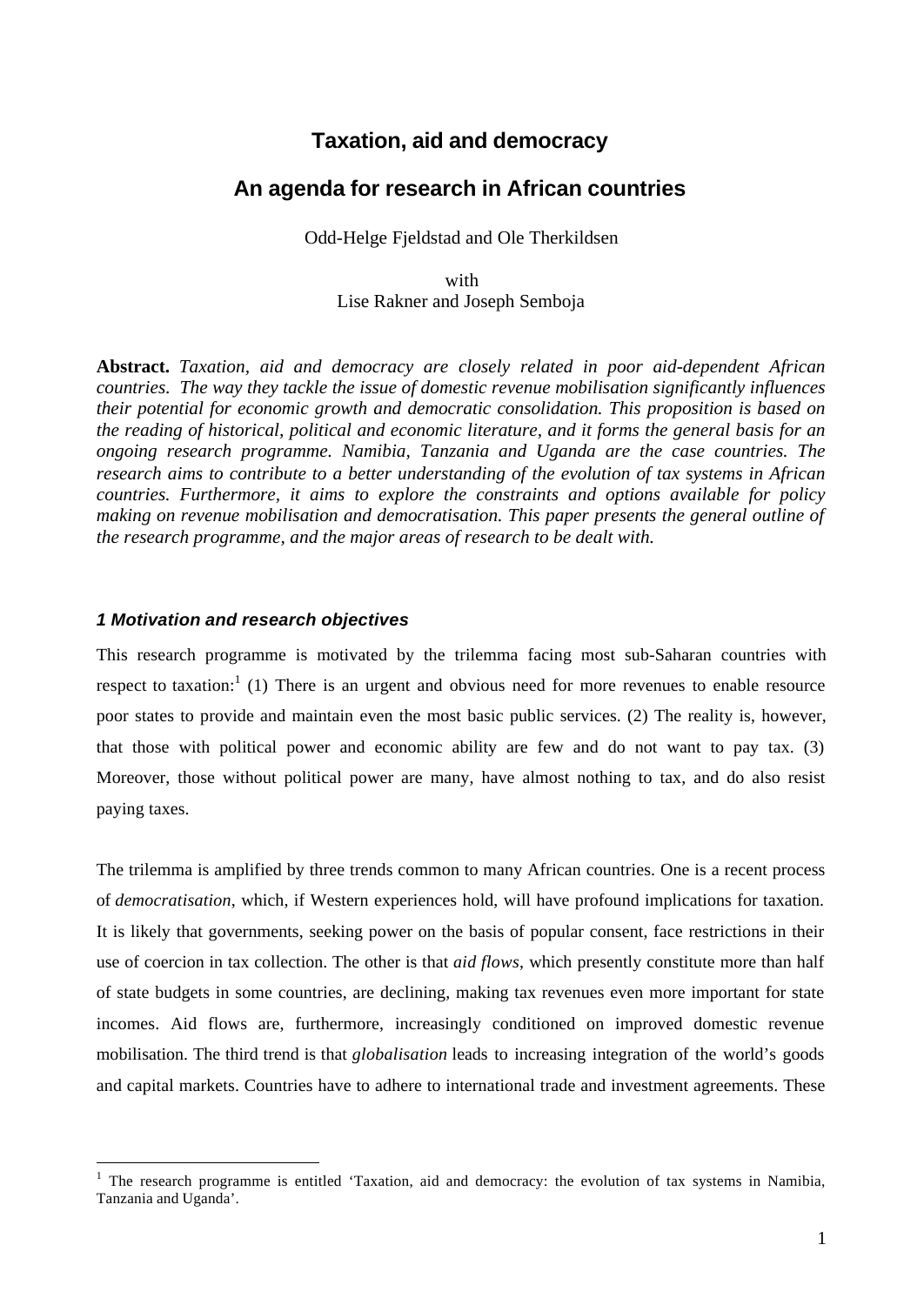developments impose severe constraints on the ability of developing economies to choose their own tax policy directions*.*

It follows that the challenge for taxation is to raise domestic revenues from consenting citizens in poor and increasingly open economies. It should be added that most of these economies are not growing rapidly. Elected governments in African countries are therefore facing hard choices about taxation. These decisions will most likely have profound impacts on the future of democratisation itself and on public service provision. They will also have considerable implications for the politics and sustainability of aid. This situation forms, in short, the basic motivation for the research on the evolution of tax systems in Namibia, Tanzania and Uganda. Our main proposition is that the way the new and evolving democracies in Africa tackle the issue of domestic revenue generation will significantly influences their potential for economic growth and democratic consolidation.

The research programme will analyse the evolution of tax systems in three selected African countries in order to seek a deeper understanding of the present tax system, how it came to be, and what historical, political, economic, and institutional forces have shaped it. The research will seek to identify key features explaining commonalties and differences in the tax systems of the selected countries. We believe that international and domestic processes affect one another and thus shape the actual outcome of tax policies. Furthermore, we assume that the way tax systems evolve have deep historical roots that sometimes are peculiar to a given country. The research is therefore longitudinal and comparative and it includes both the political, institutional and public finance dimensions of taxation.

We are not aware of any similar comparative study on Africa. This is surprising given that taxation is considered essential for state formation (Tilly, 1992); economic growth (Gemmel, 1987); for shaping state-citizens relations (Levi, 1988; Moore, 1998); and for developing state capacity to deliver services (Semboja and Therkildsen, 1995). These considerations are reflected in the exploratory focus of the first research objective:

• To understand the key features influencing the evolution of tax systems (tax policies and implementation arrangements) since independence in the three countries.

Based on this work the second objective is more policy oriented, namely: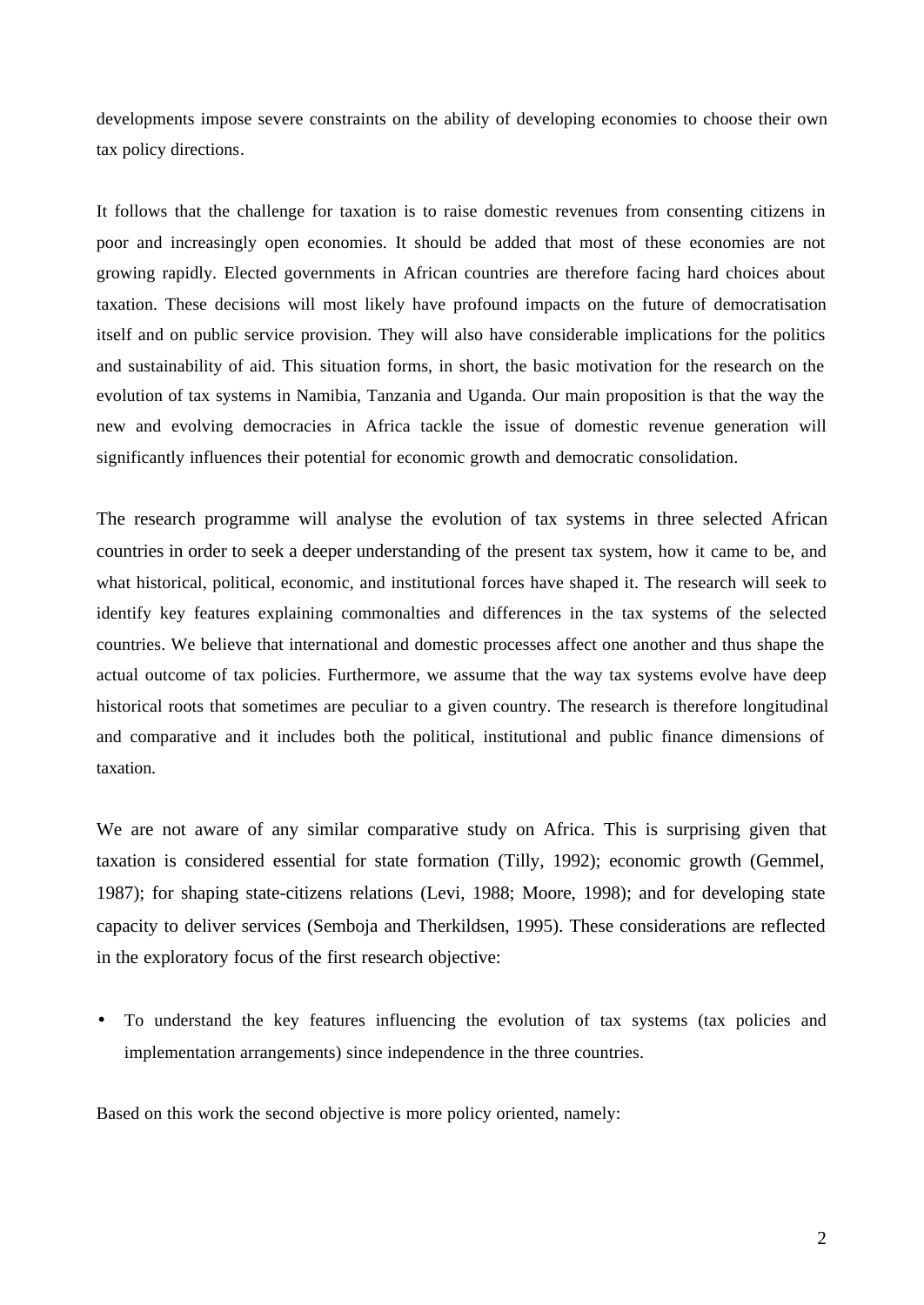• To understand the present and future major tax policy and implementation options available for governments in the three countries in light of current political, economic and administrative reforms.

This paper presents the general outline of the research programme, and the major areas of research to be dealt with. The paper is organised as follows: Section 2 discusses the key areas of research and identifies the major research questions. The theoretical framework for the analysis is presented in section 3. In section 4 the methodology and empirical work is briefly discussed. Section 5 concludes.

#### *2 Comparative perspective on taxation in Africa: Research questions*

Comparative studies of taxation in industrialised countries indicate that existing tax systems tend to reflect the politics of taxation (Brennan and Buchanan, 1980; Lane, 1995) and tax administration (Slemrod, 1990; Slemrod and Yitzhaki, 1996) more than public finance recommendations about efficient tax structures (Atkinson and Stiglitz, 1980; Myles, 1995). Moreover, a comparative longitudinal study of taxation in Sweden, the United Kingdom and the US shows that even though these countries were faced with similar problems and pressures they developed very different tax systems due to different political and administrative institutions (Steinmo, 1993: 9-11). The extent to which these observations are also valid for African tax systems we cannot, at present, give a precise answer to. However, the colonial past and the influence of the international donor community add new dimensions to the developments in African countries compared to those of Western countries. The political, economic and administrative reforms now being implemented concurrently across Africa is also an unique feature of the present situation. Thus, the evolution of tax systems in Africa has most likely followed different paths compared to the experience of Western countries.

Present tax systems in African countries reflect, we assume, the impacts of and changes in seven key features: (1) the colonial heritage; (2) socio-economic structures; (3) post-independent warfare and democratisation; (4) rural-urban tensions; (5) political and administrative institutions; (6) development aid; and (7) global, economic integration. With this frame of reference, the evolution of tax systems in African countries most likely differ significantly from each other because of divergent impacts of the various key features. Below we briefly discuss each area of research and identify the major research questions: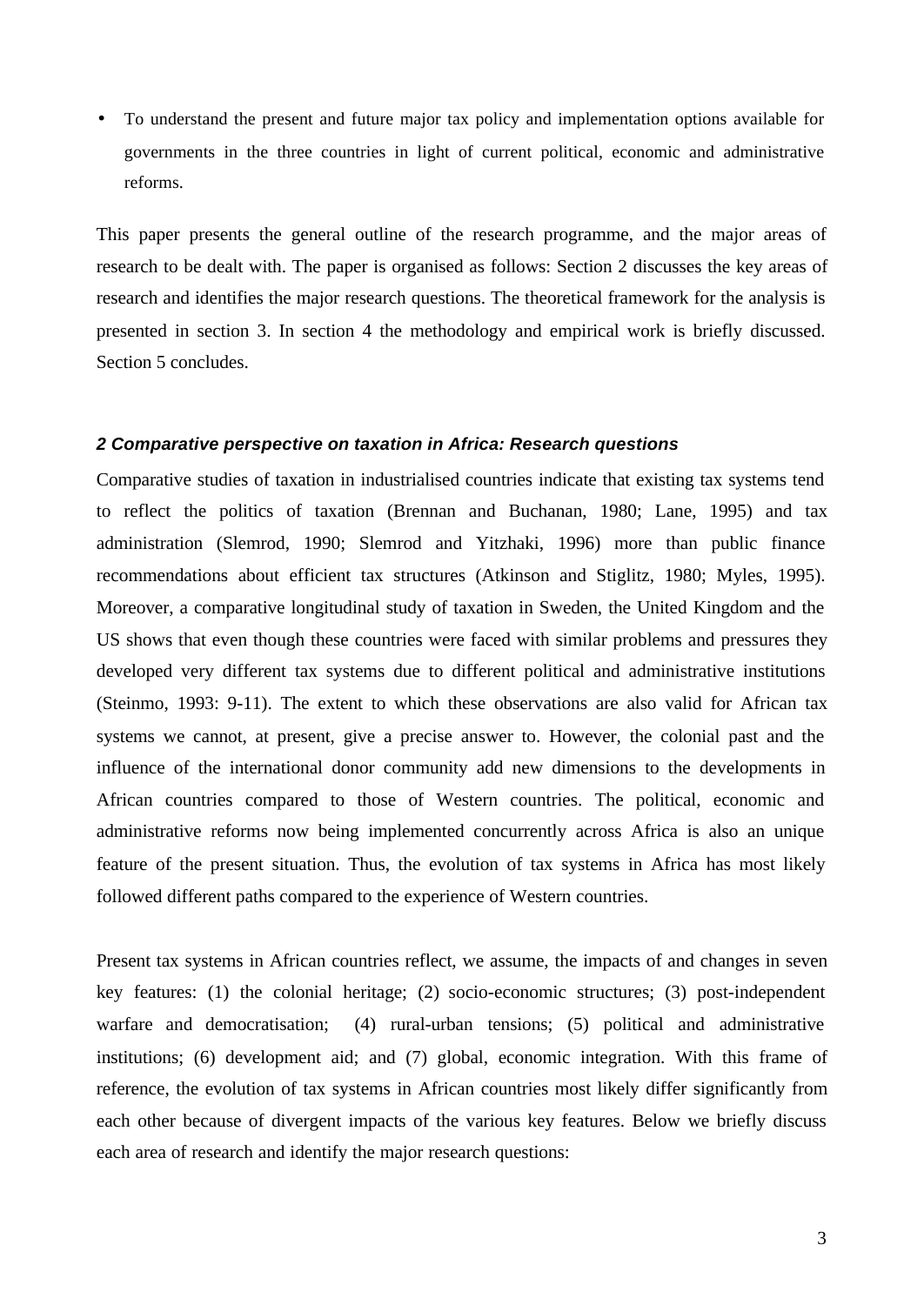1. Namibia, Tanzania and Uganda share a common but yet different *colonial past*. While Namibia only achieved its independence in 1990, Tanzania and Uganda got their independence in the early 1960s. We hypothesise that the form and length of colonial rule have contributed in shaping the various countries' tax systems. One key research question follows: *To what extent is the colonial heritage reflected in the present tax systems (for instance, major tax bases, exemptions and the tax administrative apparatus)?*

2. Tax systems inevitably reflect the *socio-economic structure* of the country in question (Fjeldstad, 1995). Before engaging in a detailed analysis of tax policy it is therefore important to consider some fundamental characteristics of the African economies which may contribute to explaining the present tax system. Key features which may be of particular relevance in this respect are: income per capita and literacy levels; economic growth rates; ownership patterns in the private sector; and the relative size and characteristics of (a) the agricultural sector, (b) the mining sector, (c) the informal sector, and (d) the public sector. Thus, an important question of research is: *How is the economic structure and characteristics of the countries reflected in the politics and administration of taxation?*

3. In contrast to Western countries, the birth of *democratisation* in Africa was not related to interstate war but to insurgency against, or negotiation with, colonial rulers. These conflicts did not contribute to increased tax extracting capacity of the state as they did in the West. Nor did they fundamentally change the relations between the new rulers and the ruled (Mamdani, 1996). The first wave of democratisation was not long lived either. Relations of accountability between the state and citizens remain weak – perhaps because most states in Africa depend only partly on their citizens to mobilise revenues. They rely more on foreign aid instead (Moore, 1998; Rakner, 1998). Despite the latest wave of democratisation in Africa one should therefore – compared to Western countries - expect different types of institutions involved in tax policy formulation and extraction, and different relationships between these institutions and civil society. Furthermore, present tax systems may reflect financial requirements generated by post-independence civil wars (Uganda) and border conflicts (Namibia, Tanzania and Uganda), and subsequent tax exemptions for military personnel and equipment. Surprisingly the tax linkage is simply neglected in most writing on conflicts, democracy and civil society in Africa. Two broad research questions emerge out of this: *What effects have post independence warfare had on taxation in African countries? Has the recent process of democratisation had any significant impact on tax systems?*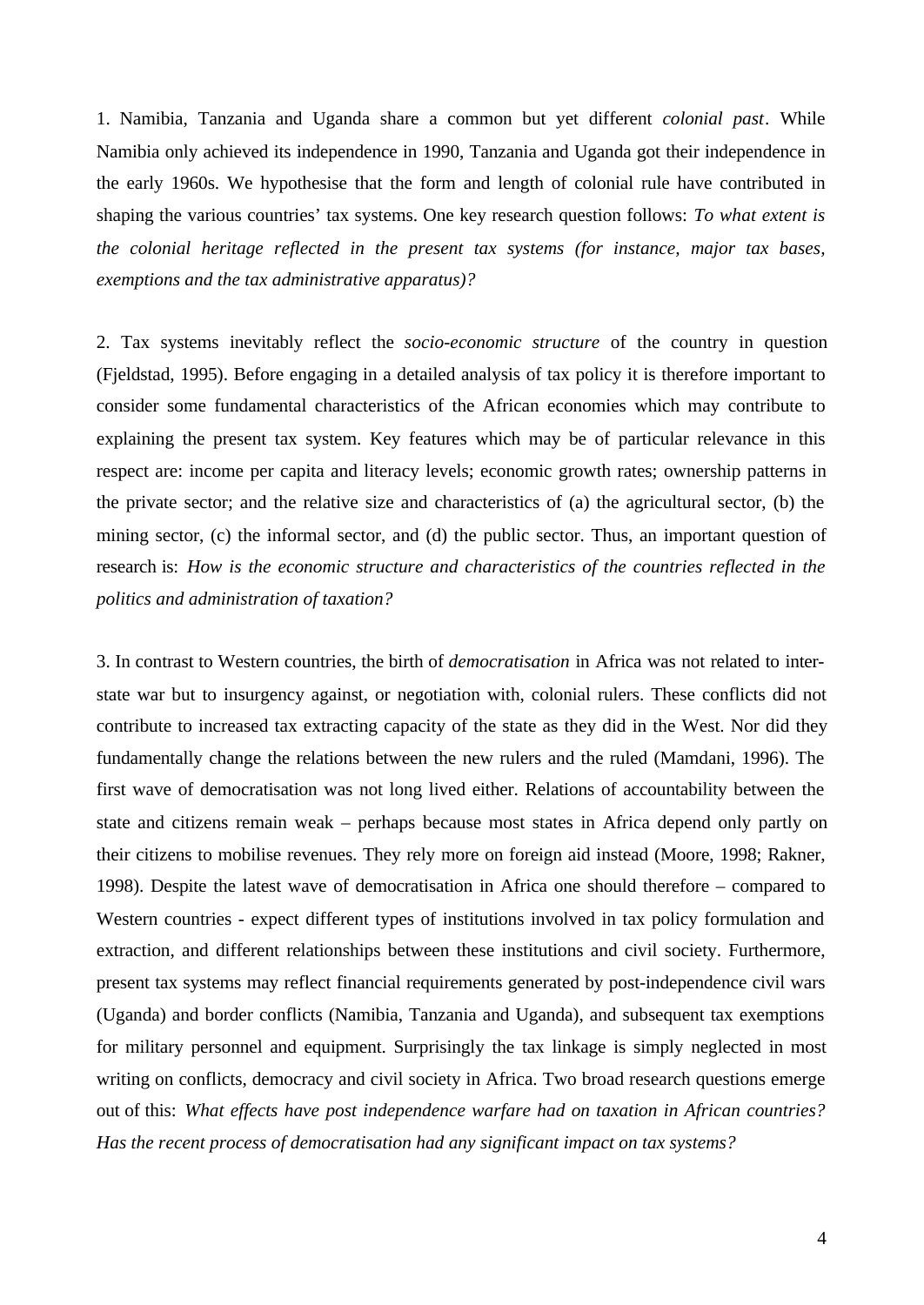4. Historically, taxation of activities in the *rural* areas has differed in scope, extent and methods from taxation in *urban* areas (Mamdani, 1996), and this continues to be the case (Sah and Stiglitz, 1992). The establishment and survival of crop authorities, agricultural parastatals and cooperatives have been important for the generation of state incomes and hence for the understanding of the evolution of tax systems in Africa. Also extra-economic compulsion of peasants – and self-help activities - have remained important methods for resource mobilisation in rural areas after independence. Tax revolts in the rural areas have occurred intermittently for decades as a reaction to heavy tax burdens and extortion (Bates, 1983; Young, 1994; Fage and Roland, 1987). With the recent introduction of value-added-tax (VAT) in many countries, tax riots are now also an urban phenomenon, which may indicate a shift in tax burdens from rural to urban areas. Given the historic differences in the scope and methods of resource extraction between urban and rural based activities in most African countries a key research question is: *How has the direct and indirect taxation of rural and urban activities evolved over time?*

5. Non-compliance and corruption in relation to taxation are relevant issues in the African context (Mamdani, 1996; and Fjeldstad and Semboja, 2000). Tax officials tend to focus on compliance problems, while taxpayers obviously are more concerned about service provision and corruption in *tax administration*. Key features of the economies amplify these problems: Small-scale agriculture dominates in the countryside, while informal activities characterise the urban areas. People are mobile and have many intermittent sources of income. This makes taxation an extremely difficult and expensive undertaking for bureaucracies with limited capacity for information collection and surveillance. Furthermore, alternative tax systems may differ greatly in the costs of operation, including the costs of fiscal corruption and tax evasion. Transaction costs of implementing and enforcing taxes, therefore, become important considerations (Levi, 1988). For instance, certain policies, such as a general income tax, are unthinkable until the costs of tax collection are made low by the existence of an appropriate economic structure and administrative capacity (Webber and Wildavsky, 1986; and Levi, 1988). Two important research questions follows: *What are the major transaction costs of the main tax bases, and have these changed significantly over time? To what extent are differences in the ease of administering various taxes a critical determinant of tax-policy choices and attempts to reform tax systems?*

6. Dependence on aid is likely to have significant public finance implications, specifically for how and how much revenue needs to be raised domestically. Development aid should therefore be analysed on par with other state incomes, including tax revenues (Moore, 1998).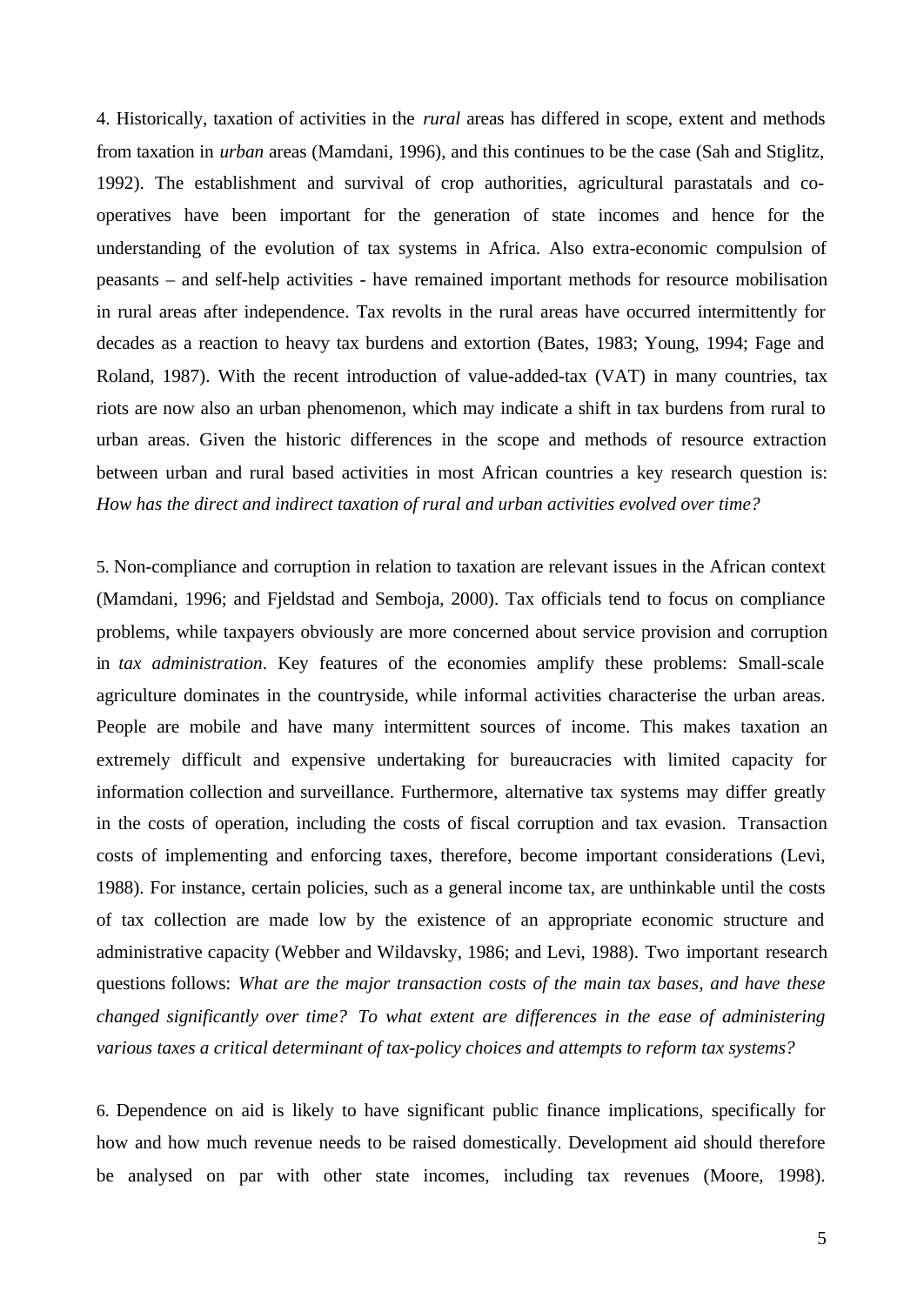Consequently, aid effectiveness and domestic revenue mobilisation are closely linked, although this connection is not yet generally acknowledged in the literature (Adam and O'Connell, 1997). As aid flows to Africa now tend to diminish, the pressure on domestic revenue mobilisation increases so as to sustain public sector expenditures. The already questionable sustainability of many donor funded projects and programmes may, therefore, be in even more serious jeopardy. Indeed, the International *Monetary Fund (IMF)* now condition its loans to African countries on the attainment of specific – and possibly unrealistic - tax revenue targets. A key research question is therefore: *What impacts on tax policy and administration has aid had since independence?*

7. The broader processes of globalisation in which the potential to levy taxes on trade has diminished in the face of trade liberalisation and increased economic openness, put new pressures on tax policy and administration at country level (Grunberg, 1998). In an African context reliance on import and export duties have been significant in the past. Here global economic integration will certainly force policy makers to look at new ways to generate revenues – and possibly to embark on major reforms of tax bureaucracies. In the short run, however, a low income developing country cannot undertake such reforms without seriously considering the consequences on their public expenditures, since tariffs are such an important revenue source. Two research questions follow: *What aspects of globalisation are especially important for taxation? How do countries respond to this?*

#### *3 Theoretical framework*

This research is concerned with evolution and change in tax systems in sub-Saharan Africa, and in particular with how they are shaped by the colonial heritage, political and administrative institutions, economic structures and international relations. As already argued our main proposition is that institutional factors are crucial for the understanding of the evolution of tax systems and tax options.

One reason is political. Policy makers everywhere are influenced by popular demands – albeit to different degrees. In industrial countries comparative research shows that such demands are deeply ambiguous: people want better services *and* lower taxes (Steinmo, 1993). We assume that the same is the case in the three selected countries. In this situation the policy decisions with respect to taxation are highly influenced by the structure and relationships of the institutions that make them: who participate, what interests are excluded, the stability of institutions over time,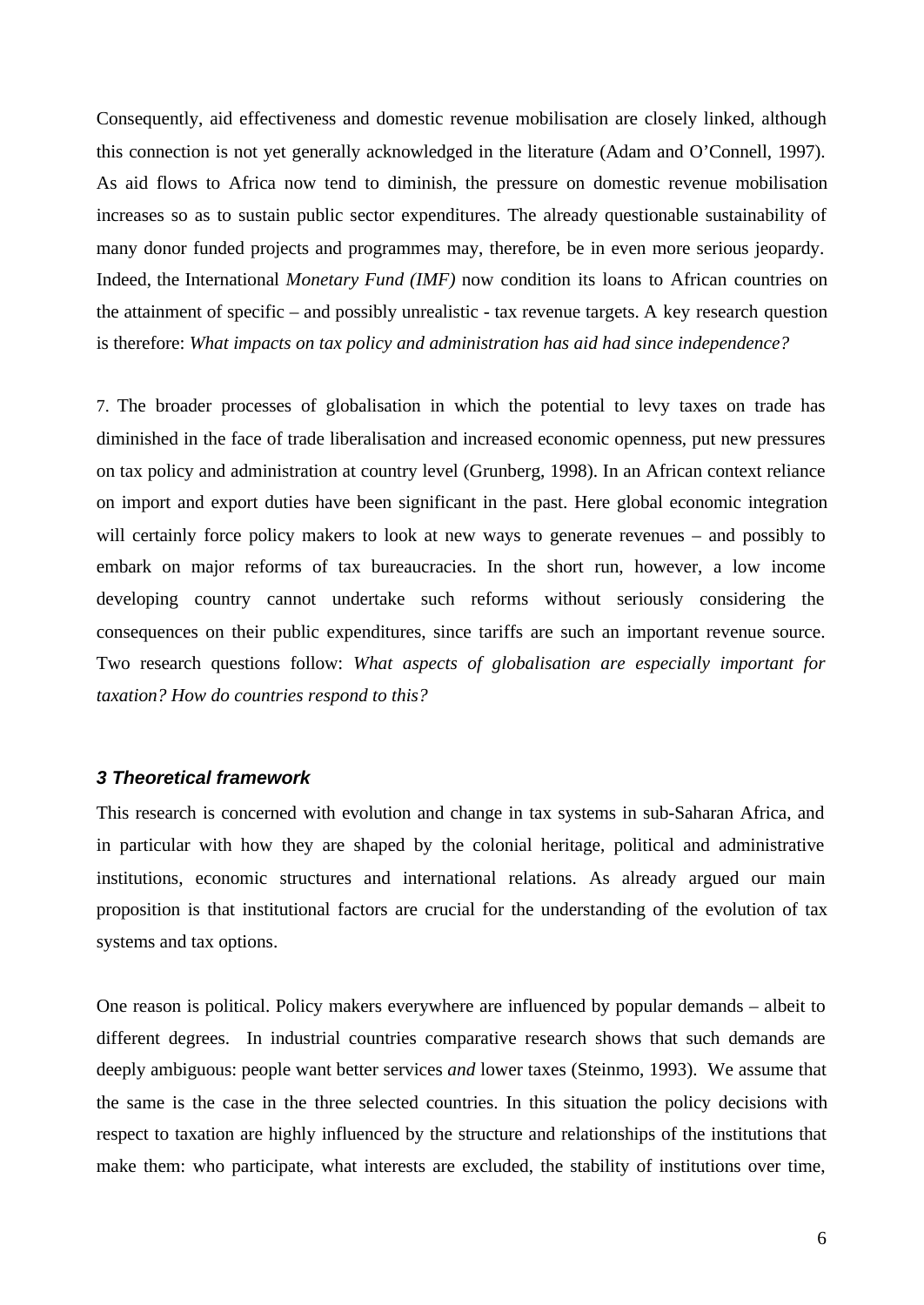the incentives and disincentives for compromises, etc.. Moreover, institutions and decisions are strongly influenced by the broader political, economic and social setting in which they are embedded. The influence of donors and the very substantial revenues they provide to poor states are especially important. To the extent that states (central and local) do not depend on domestic resource mobilisation to obtain revenues because aid is available, controllers of the state may not need to enter into reciprocal agreements with citizens about provision of services in exchange for tax contributions (Moore, 1998). This possible link between taxation and aid in shaping statesociety relations provides an important theoretical perspective for the study.

The other reason why institutions are important in relation to taxation is associated with the administration and implementation of tax systems. These issues will primarily be analysed through the lens of the new institutionalism, which has developed within various disciplines over the last decade or so (Coase, 1997; Eggertsson, 1990; North, 1990, 1981; and Williamson, 1986). Focusing on the issues of transaction costs, limited (or asymmetric) information and collective action, institutions are perceived as both expanding individual choice by influencing the availability of information and choices (Ostrom et al., 1993), and as constraining individual actors' scope of choice (Moe, 1990; North, 1990; Bates, 1989). This approach acknowledges the fact that the preferences of social actors, bureaucrats, politicians and representatives of interest groups may change as the ongoing political, economic and administrative reform processes in the selected countries alter the economic and political structure in which actors find themselves. The transaction cost approach is particularly relevant to use in the study and assessment of tax policy options.

In the context of African countries such as Namibia, Tanzania and Uganda, it must further be acknowledged that social and political institutions are weak, and easily penetrable both by domestic and external actors (Berry, 1993). Consequently, the combined influences over time of domestic and international factors must be analysed. Although many scholars since the late 1980s have recognised the interdependence of domestic and international politics, explicit theories of this interaction are fairly underdeveloped (Milner, 1997). The most cited work attempting to systematically link processes of domestic and international relations is Robert Putnam's notion of "two-level games" (Putnam, 1988). Putnam hypothesises that a reforming government is faced with two sets of constraints and options when formulating a given tax policy: Firstly, its national constituency represented by interest organisations. Secondly, its international partners represented by international organisations or other governments. Neither "game" can be ignored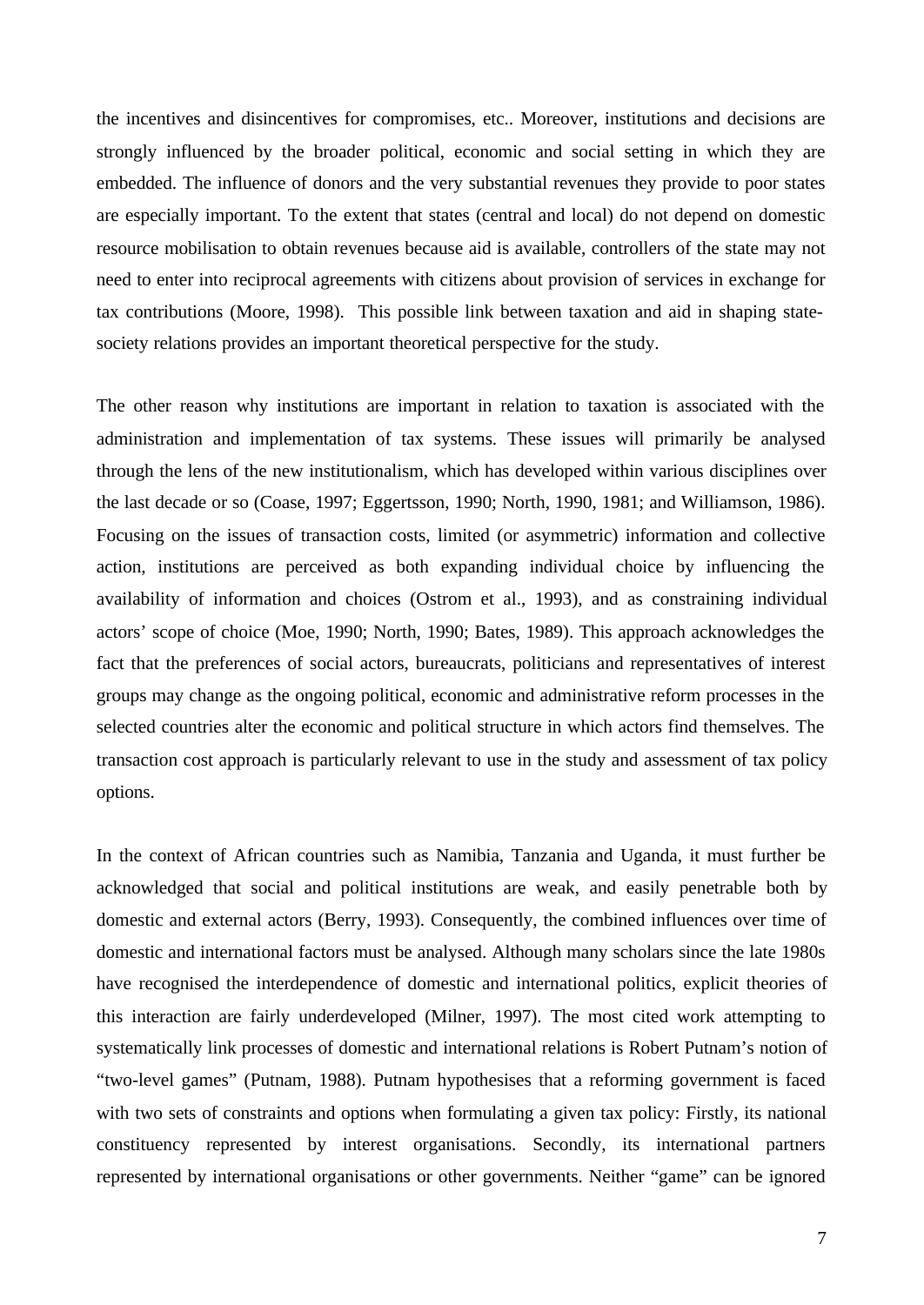by a national government. The two level game analysis will be employed in the study as it offers a rich analytical framework for analysing how international and domestic processes interact in a given case.

#### *4 Methodology and empirical work*

We will focus on three countries, i.e., Namibia, Tanzania and Uganda. The countries have been selected on the basis of differences with respect to: (a) their colonial history, (b) transition to multi-partyism; (c) involvement in border conflicts and civil wars after independence; (d) extent and scope of public sector reforms since independence, including tax reforms; (e) socio-economic structure; (g) foreign aid dependency and aid history. Furthermore, the programme co-ordinators have established long-term professional relations to social scientists and senior civil servants in Tanzania and Uganda.

The empirical studies will be carried out as a combination of (i) desk/archive studies (including national accounts and statistics of taxation, reports by tax commissions, budget speeches, historical documents, World Bank and IMF studies); (ii) key informant interviews (in order to obtain important documents and perceptions); (iii) surveys (to analyse specific topics, and organised as a combination of interviews and questionnaires).

However, the potential research agenda outlined above is considerable. Thus, it is necessary to focus attention on specific aspects of it. Figure 1 presents a first attempt at narrowing the scope of the research. It is based on the theoretical considerations presented above and on discussions with researchers, policy makers and donors in the three case countries during 1999. Six interrelated research components are identified in the figure:

- Tax structure and administration.
- Tax compliance.
- The politics of tax policy.
- Accountability in taxation.
- Aid, taxation and accountability.
- Globalisation/regionalisation.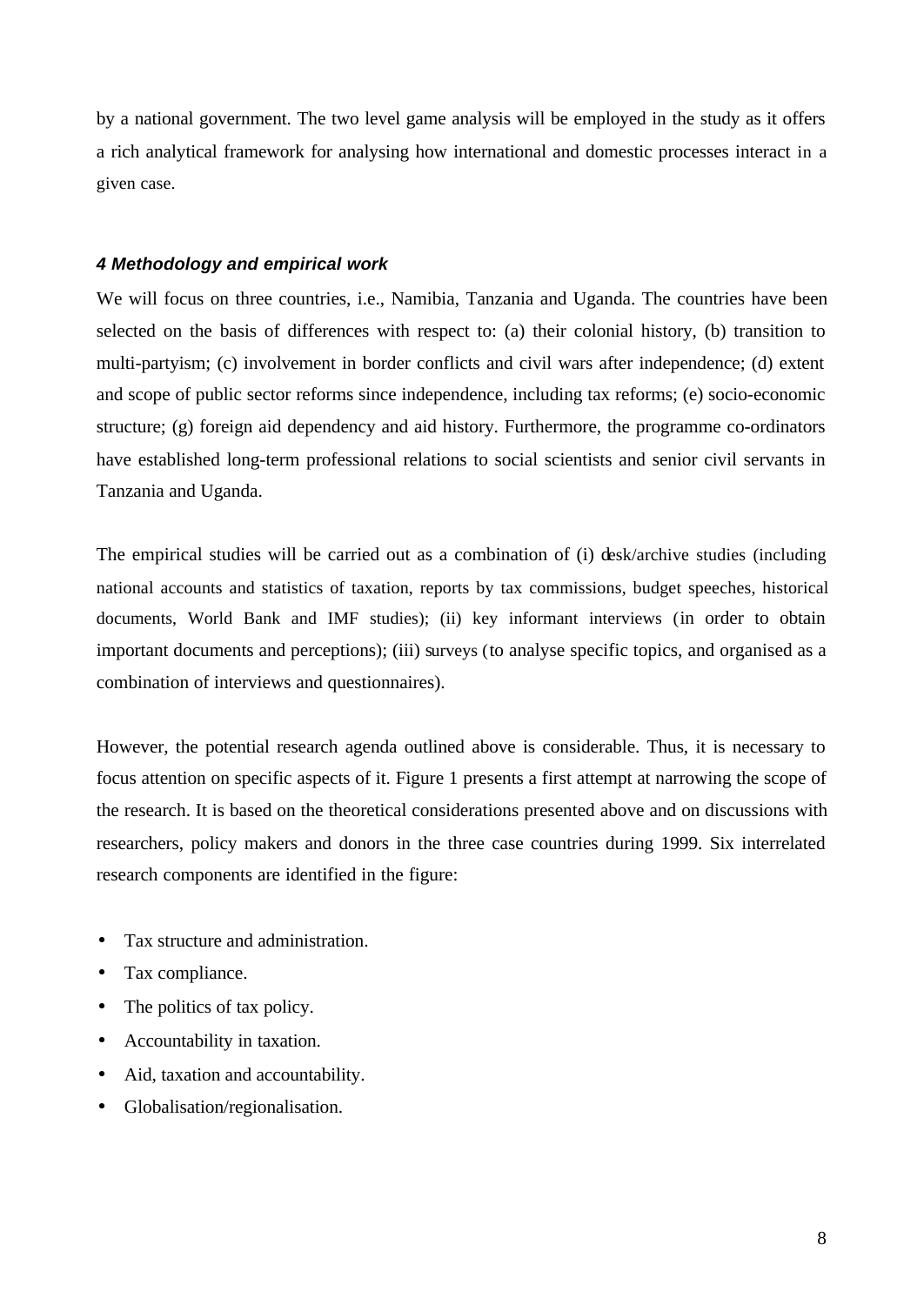For each component, a number of research items are listed. The arrows between components indicate interrelations. The bolded box – labelled "revenue changes over time" – indicates that this is an important variable to explain. But revenue yield is not the only consideration in taxation, just as the links between components (and the research items noted for each of these) are only indicative.

The empirical work will be organised on the basis of these six components. Studies of the specific components and their interdependency will then be linked together into an overall analytical framework in order to seek a deeper understanding of how the present tax system came to be and what forces have shaped it (synthesis). On this basis we will seek to identify key features explaining commonalties and differences in the tax systems of the selected countries (results).

#### *5 Concluding remarks*

l

Our aim is to conduct the research interdisciplinary. The research, including methods and theoretical perspectives, will be based primarily in the disciplines of economics and political science, but also involves public administration and economic history. We are aware of the methodological challenges facing this endeavour. We do believe, however, that by utilising an historical comparative approach, within the framework of new institutionalism, this research has the potential of contributing both empirical and theoretical insights to inform further debates in the fields of public sector and tax reforms in poor countries.

Considerable work remains to be done before an operational research framework is in place.<sup>2</sup> The further development of this framework is therefore the first step in the research process. As work progresses, the results of the research will be presented as working papers and, eventually, as academic publications.

 $2$  Funding for a three-year period has been secured from the Research Council of Norway; the Ministry of Foreign Affairs (Danida), Denmark; Chr. Michelsen Institute, Bergen; and Centre for Development Research, Copenhagen. The research programme will be carried out as a joint study by Chr. Michelsen Institute (CMI); Centre for Development Research (CDR), Copenhagen; Makerere University, Kampala; the Namibian Economic Policy Research Unit (NEPRU); the Norwegian School of Economics and Business Administration (NHH); and REPOA/Economic Research Bureau, University of Dar es Salaam.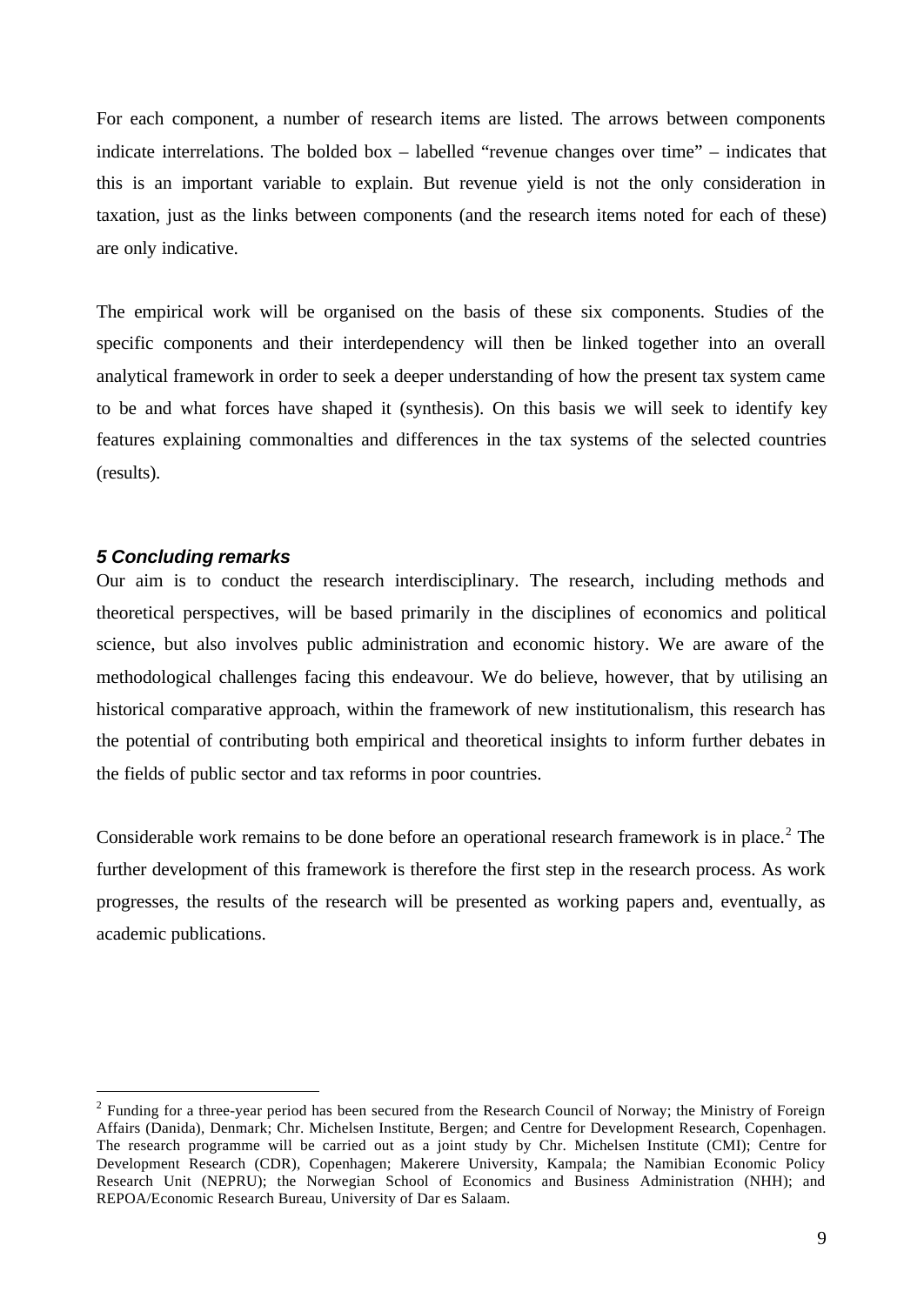

**Figure 1. Taxation, aid and democracy. Interrelated research components**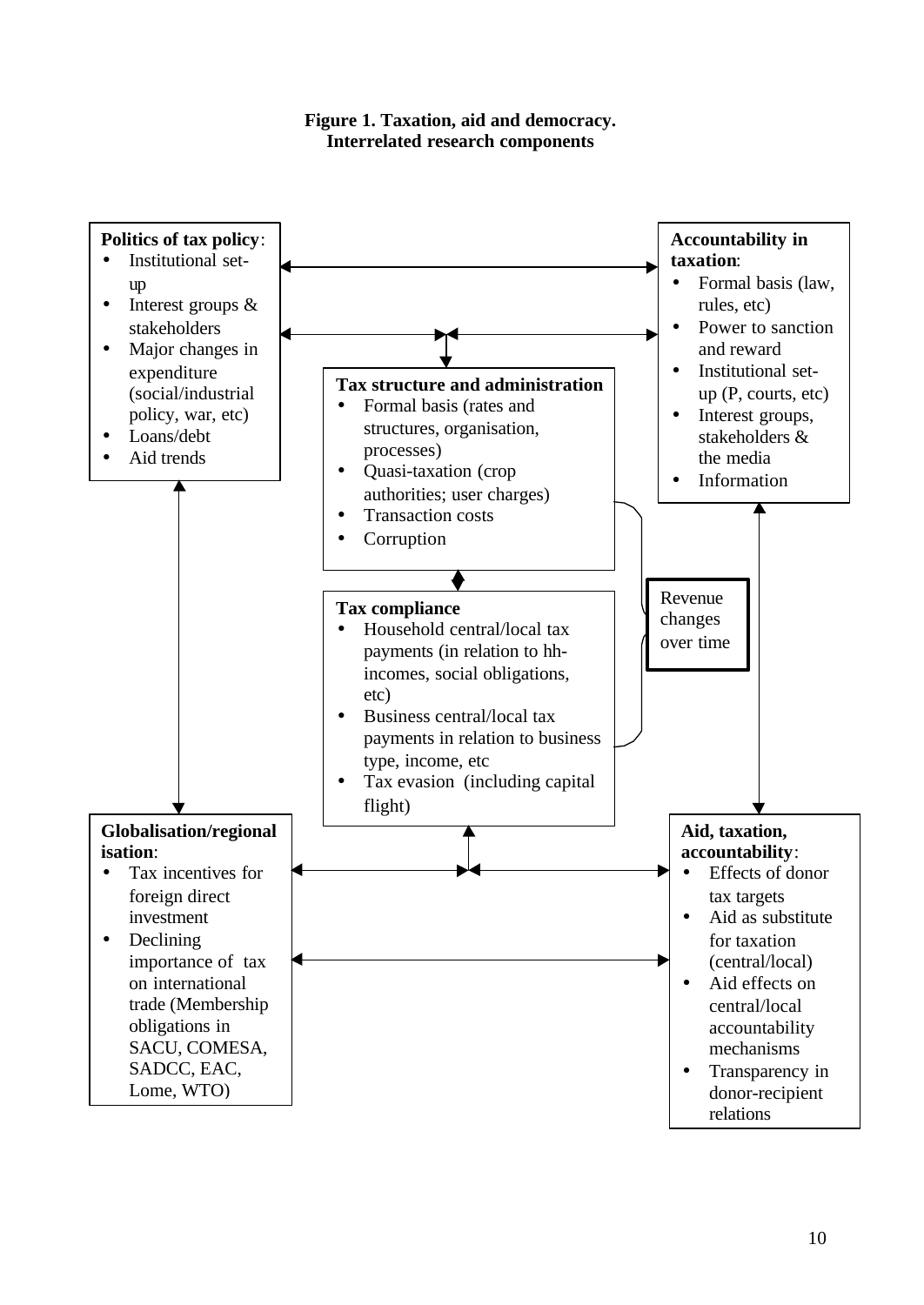#### *6 References*

- Adam, C.S. and S.A. O'Connell, 1997. 'Aid, taxation and development: Analytical perspectives on aid effectiveness in Sub-Saharan Africa', Centre for the Study of African Economies, Oxford University: *Working Paper Series*. WPS/97-5.
- Ahmad, E. and N. Stern, 1991. *The Theory and Practice of Tax Reform in Developing Countries*, Cambridge/New York: Cambridge University Press.
- Atkinson, Anthony and Joseph Stiglitz. 1980. *Lectures on public economics,* London: McGraw-Hill BookCompany (UK) Ltd.
- Bates, Robert, 1989. *Beyond the miracle of the market. The political economy of agrarian development in Kenya,* Cambridge: Cambridge University Press.
- Bates, R. 1983. *Essays on the political economy of rural Africa,* Cambridge/London: Cambridge University Press.
- Bayart, Jean- Francois, 1993. *The state in Africa: The politics of the belly,* London: Longman.
- Berry, Sara, 1993. 'Understanding agricultural policy in Africa: The contributions of Robert Bates', in *World Development*, Vol. 21, No. 6, pp. 1055-1065.
- Brennan, Geoffrey and James M. Buchanan, 1980. *The power to tax: Analytical foundations of a fiscal constitution,* Cambridge: Cambridge University Press.

Coase, Ronald, 1997. 'The new institutional economics', *American Economic Review,* Vol. 88, No. 2, pp. 72-74. Eggertsson, Thrainn, 1990. *Economic behaviour and institutions,* Cambridge: Cambridge University Press.

Fage, J.D. and Oliver Roland (eds.), 1987. *The Cambridge history of Africa,* Cambridge: Cambridge University Press.

- Fjeldstad, Odd-Helge, 1995. 'Taxation and tax reforms in Tanzania. A survey', Chr. Michelsen Institute, Bergen: *Working Paper*, 4/95.
- Fjeldstad, Odd-Helge and Joseph Semboja, 2000. 'Dilemmas of fiscal decentralisation. A study of local government taxation in Tanzania', *Forum for Development Studies,* No. 1(forthcoming).

Gemmel, N., 1987. 'Taxation and development', in Gemmel, N. (ed.), 1987. *Surveys in Development Economics,* Oxford: Basil Blackwell.

- Grunberg, I., 1998. 'Double jeopardy: globalization, liberalisation and the fiscal squeeze', in *World Development*, Vol. 26, No. 4, pp. 591-605.
- Lane, J.E., 1995. *The public sector: Concepts, models and approaches,* London: Sage.
- Levi, Margaret, 1988. *Of rule and revenue,* Berkeley: University of California Press.
- Mamdani, Mahmood, 1996. *Citizens and subjects. Contemporary Africa and the legacy of late colonialism,* Princeton: Princeton University Press.
- Milner, Helen, 1997. *Interests, institutions, and information: Domestic policies and international relations,* New Jersey: Princeton University Press.
- Moe, Terry, 1990. 'Political institutions: The neglected side of the story', in *Journal of Law, Economics and Organisation*, Vol. 6, pp. 213-255.
- Moore, Mick, 1998. 'Death without taxes: democracy, state capacity, and aid dependence in the fourth world', in White, G. and M. Robinson (eds.), 1998. *Towards a democratic developmental state,* Oxford: Oxford University Press.

Myles, Gareth, 1995. *Public economics,* Cambridge: Cambridge University Press.

- North, Douglass C., 1981. *Structure and Change in Economic History,* New York: W.W. Norton.
- North, Douglass C., 1990. *Institutions, Institutional Change and Economic Performance,* Cambridge: Cambridge University Press.
- Ostrom, Ellinor, Larry Scroeder and Susane Wynne, 1993. *Institutional incentives and sustainable development: Infrastructure policies in perspective,* Boulder, Westview Press.
- Putnam, Robert, 1988. 'Diplomacy and domestic policies. The logic of two-level games', in *International Organization*, Vol. 42, (Summer), pp. 427-460.
- Rakner, Lise, 1998. *Reform as a matter of political survival: Political and economic liberalisation in Zambia 1991-1996,* Dr. polit dissertation. Bergen: University of Bergen.
- Sah, Raaj and Joseph Stiglitz, 1992, *Peasants versus city-dwellers. Taxation and the burden of economic development,* Oxford: Clarendom Press.

Semboja, Joseph and Ole Therkildsen (eds.), 1995. *Service provision under stress in East Africa,* London: James Currey.

Slemrod, Joel and Shlomo Yitzhaki, 1996. 'The costs of taxation and the marginal efficiency cost of funds'*,* Washington D.C.: *IMF Staff Papers*, Vol. 43, No. 1, pp. 172-198.

- Slemrod, Joel, 1990. 'Optimal taxation and optimal tax systems', *Journal of Economic Perspectives,* Vol. 4, pp. 157-178.
- Steinmo, S., 1993. *Taxation and democracy: Swedish, British and American approaches to financing the modern state,* New Haven: Yale University Press.
- Tilly, C., 1992*. Coercion, capital and European states, AD 990-1992,* Oxford: Blackwell.
- Webber, Carolyn and Aaron Wildavsky. 1986. *A history of taxation and expenditure in the Western world,* New York: Simon and Schuster.
- Williamson, Oliver E., 1986. *Economic organization. Firms, markets and policy control,* London/New York: Harvester Wheatsheaf.
- Young, Crawford, 1994. *The African colonial state in comparative perspective,* New Haven, Conn./London: Yale University Press.